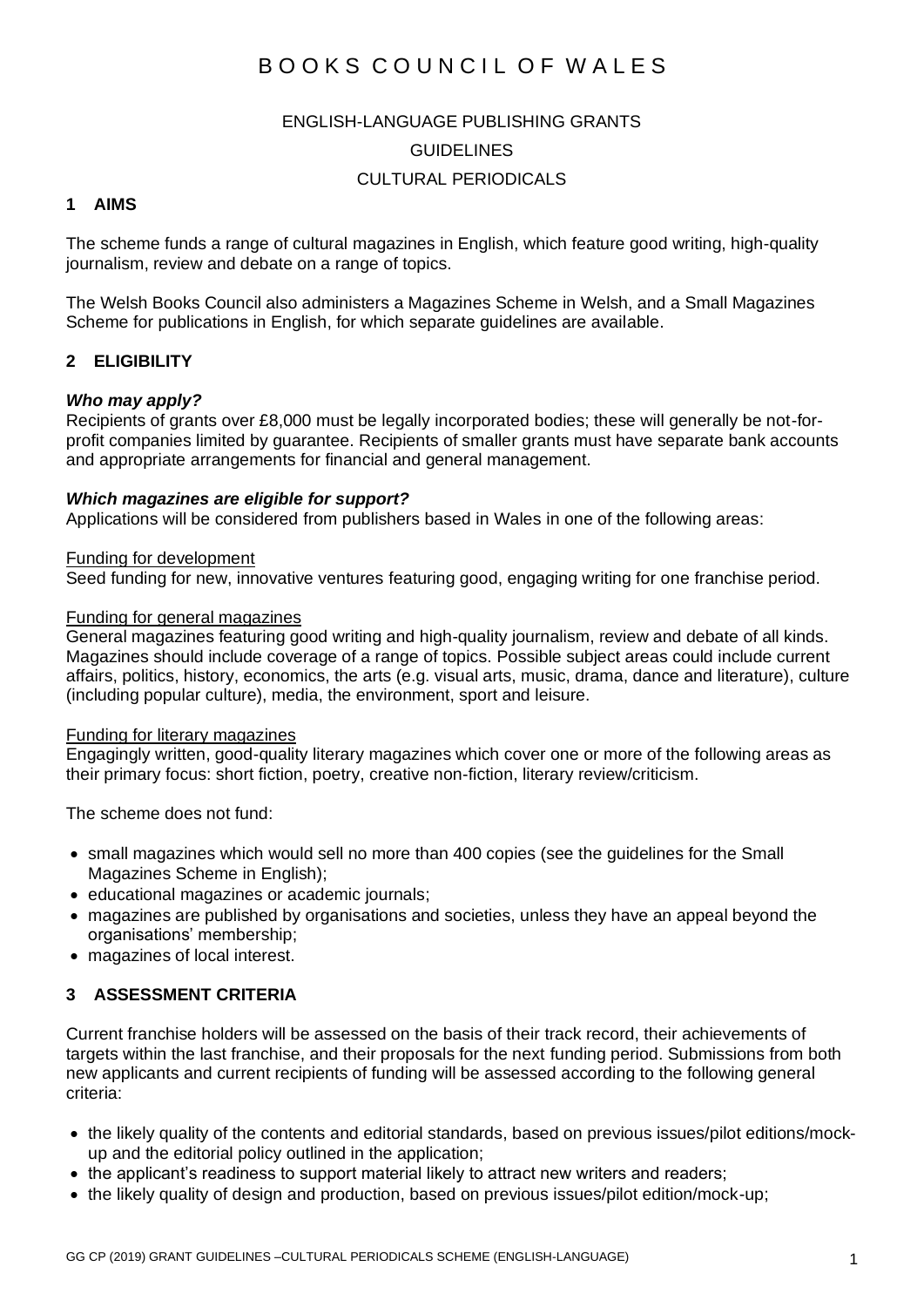- the applicant's ability to market and distribute throughout Wales and (where appropriate) beyond, based on a detailed marketing strategy;
- the applicant's ability to adhere to a publishing schedule:
- clarity of role in relation to other periodicals. The Books Council will consider whether a proposed title is likely to fill a gap in provision *or* perform more effectively than competing titles;
- the applicant's ability to attract funding, sponsorship and contribution in kind from other sources;
- sales targets for the franchise period (through subscription and shops);
- value-for-money;
- the ability to develop content in multiple formats (e.g. print, web, app, e-pub etc.)

### **4 THE GRANT**

- The total budget for this scheme is in the region of £175,000. Individual grants awarded in the most recent financial year are given in the Welsh Books Council's Annual Reports.
- Grants are offered as four-year franchises, subject to the continuation of funding from the Welsh Government. The grants may be renewed through a competitive application process.
- The grant level for general and literary magazines will be aimed towards reaching a gearing ratio of 2:1 (i.e. WBC funding would provide up to two thirds of the total income of the magazine, with at least a third of income to be generated by the magazine publishers through sales, advertising revenue, sponsorship, contribution in kind etc. For guidelines on contribution in kind please see appendix 1 of this document). Funding for an individual title is likely to range between £2,500 and c.£55,000 and capped sums will be set for each area of funding (please see the invitation to tender document for further information).
- In order to comply with European Regulations with regards to State Aid the grant awarded under this scheme will be given in compliance with the De Minimis Regulation (Commission Regulation (EC Regulation number 1407/2013). If the publisher has received public funding classed as De Minimis aid from sources other than the Welsh Books Council, the combined funding from all sources must not exceed the De Minimis threshold (€200,000 over a three fiscal year period).

### **5 APPLICATION PROCEDURE AND TIMETABLE**

Application guidelines and pro formas may be obtained from the address at the end of this document. Submissions will usually include narrative and budgetary sections, financial evidence, and sample material. Applications must be made on the appropriate forms, and questions should be answered in full.

Current franchises expire at the end of March 2023. The Welsh Books Council will advertise for new applications in 2022 for English-language publications for the period April 2023–March 2027 and issue a deadline for submissions and any additional guidelines. Applications will be considered by a sub-Panel of the English-language Publishing Grants Panel. It is likely that the sub-Panel will invite the most suitable applicants to interview.

### **6 PAYMENT OF GRANTS**

Grants are normally paid *either* issue by issue *or* in equal sums at the beginning of each quarter. Publishers should claim payments by sending four copies of each print issue to the Publishing Grants Department or by informing the Grants Department that a new digital issue is available and ensuring access to the issue.

### **7 MONITORING AND EVALUATION OF WORK FUNDED**

The Books Council will request sales figures and other reports on an annual basis. It will also hold an annual review meeting with each franchise holder to review performance and targets.

## **Application forms and further advice can be obtained from:**

 **Dr Ashley Owen, Publishing Grants Department, Books Council of Wales Castell Brychan, Aberystwyth, Ceredigion, SY23 2JB**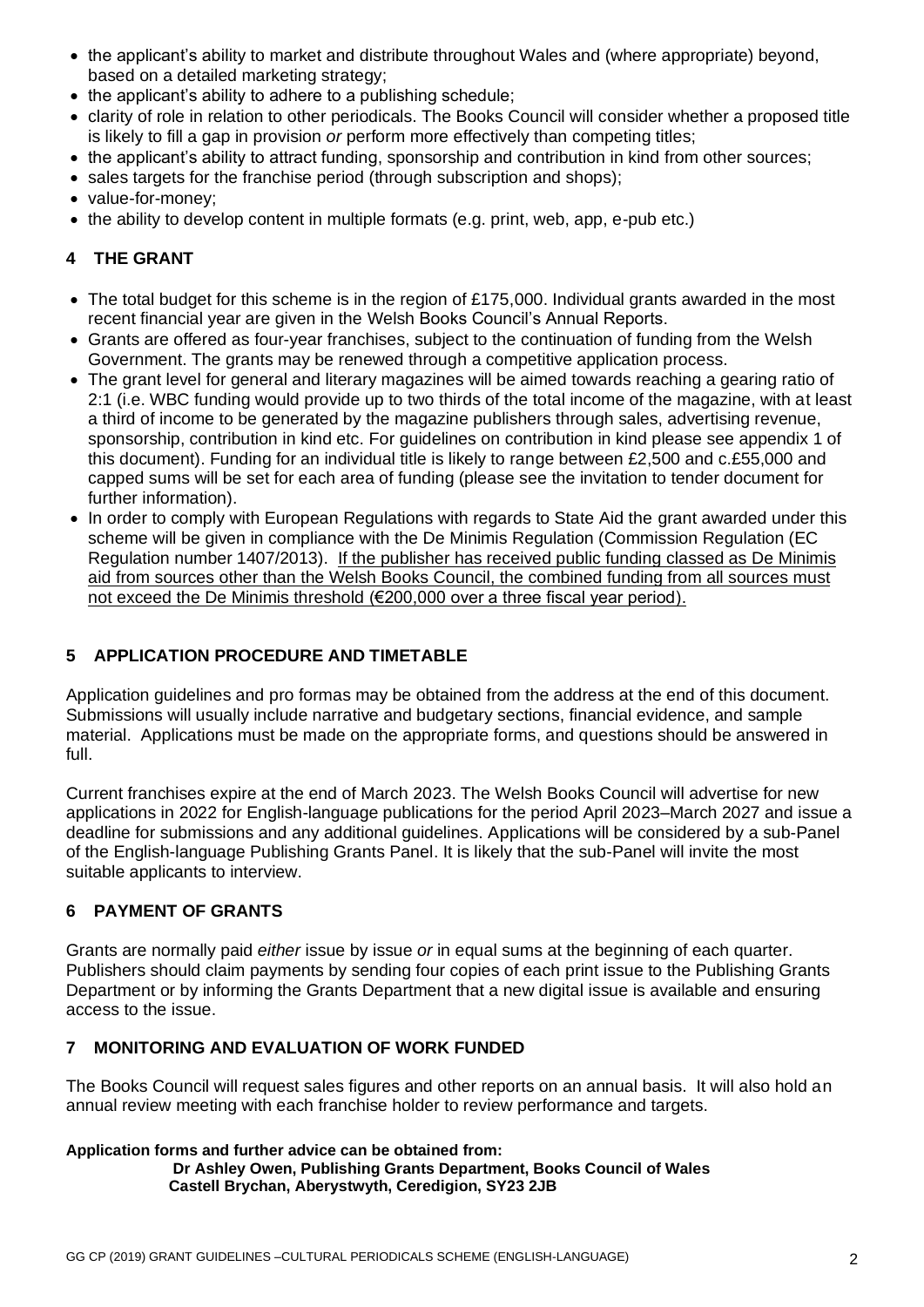**Email: english.grants@books.wales**